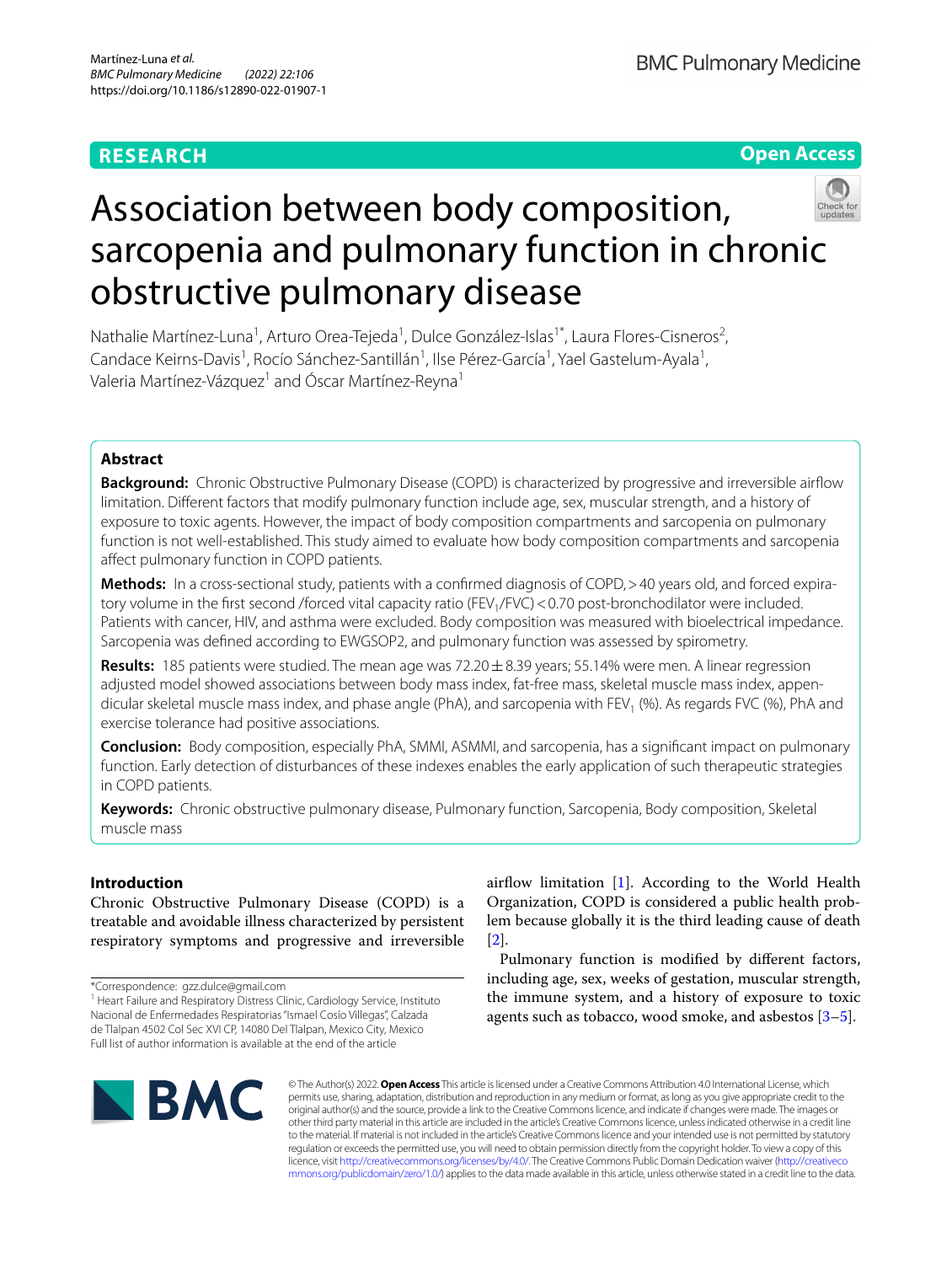The pulmonary function can be estimated by spirometry. Spirometry reveals pulmonary dynamic volumes: forced expiratory volume in the first second  $(FEV_1)$ , forced vital capacity (FVC), and the ratio of forced expiratory volume in the frst second to forced vital capacity (FEV<sub>1</sub>/FVC). Several studies have demonstrated that  $FEV<sub>1</sub>$  reduction is a significant predictor of mortality in the general population [[6,](#page-5-4) [7](#page-5-5)] and a marker of cardiovascular mortality  $[8]$  $[8]$ . Therefore, it is necessary to know which factors afect it.

Patients with COPD have alterations in the body composition compartments of fat-free mass (FFM), appendicular skeletal muscle mass index (ASMMI), skeletal muscle mass index (SMMI), fat mass (FM), phase angle (PhA), and muscular function. Loss of muscle mass and muscular function have multifactorial origins. The factors involved include oxidative stress, hypoxia, disuse, malnutrition, a higher catabolic state, and glucocorticoid use  $[9]$  $[9]$ . The prevalence of muscle wasting ranges from 15 to 40% in patients with COPD [[10](#page-6-2), [11\]](#page-6-3). Weight and muscle mass loss are associated with diminished muscle strength, walking speed, exercise tolerance, pulmonary alterations, and worse prognosis in COPD patients [\[10](#page-6-2), [12](#page-6-4)[–14](#page-6-5)].

Previous studies in other populations have shown that reduced skeletal muscle mass is associated with lower pulmonary function [[15](#page-6-6), [16](#page-6-7)]. Moreover, the strength of the respiratory muscles impacts pulmonary function [[17](#page-6-8)]. In COPD patients, upper limb muscle strength has been positively associated with the  $FEV<sub>1</sub>/FVC$  ratio and respiratory muscle strength [\[5](#page-5-3)]. However, the role of the fat-free mass index (FFMI) is unclear. Maddocks et al. found no difference in predicted  $FEV<sub>1</sub>%$  between subjects with low and normal FFMI. On the other hand, Machado et al. showed that subjects with low FFMI had lower predicted  $FEV_1\%$  [[18](#page-6-9)]. No evidence has been reported about the impact of SMMI or ASMMI on pulmonary function.

Sarcopenia is a progressive and generalized skeletal muscle disorder characterized by low muscle strength and low muscle mass that can lead to falls, fractures, physical disability, and mortality  $[10, 19]$  $[10, 19]$  $[10, 19]$  $[10, 19]$  $[10, 19]$ . The loss of muscle mass and sarcopenia have multifactorial origins, including mitochondrial abnormalities, diminished protein synthesis, diminished intake of essential amino acids for protein synthesis, hypoxemia which interferes with protein synthesis, and increased proteolysis due to a pro-infammatory state. In addition, glucocorticoid use, which promotes proteolysis and acidosis, is common in COPD patients. Combined with these factors, physical inactivity promotes muscle atrophy [\[20](#page-6-11)]. A meta-analysis performed by Benz et al. estimates that the prevalence of sarcopenia in COPD patients is 21.6% (95% CI; 14.6 to 30.9%) [\[21](#page-6-12)]. In COPD, sarcopenia patients have lower  $FEV<sub>1</sub>$  than patients without sarcopenia [\[22](#page-6-13)].

Phase angle (PhA) is an important body composition variable of bioelectrical impedance analysis (BIA). A low PhA suggests lower cellularity, membrane integrity, cellular function, malnutrition, status, impaired quality of life, and worse prognosis [[14,](#page-6-5) [22,](#page-6-13) [23\]](#page-6-14). In COPD patients, this manifests as reduced muscle strength [\[14](#page-6-5), [22\]](#page-6-13) Maddocks et al. showed that COPD patients with a PhA below of ffth percentile of age, sex and BMI-stratifed reference values had low predicted  $FEV<sub>1</sub>%$  and lower physical activity than COPD patients with normal PhA [[13](#page-6-15)].

However, the association between body composition compartments and sarcopenia with pulmonary function in COPD patients is not well-established. Thus, the objective of this study was to evaluate how body composition compartments and sarcopenia may afect pulmonary function in COPD patients.

## **Materials and methods**

A cross-sectional study was performed. The data were obtained during outpatient evaluations carried out during routine consultations of patients of Mexican origin with COPD between August 1, 2019, and March 31, 2020.

Patients with a confrmed diagnosis of COPD according to the Global Initiative for Chronic Obstructive Lung Disease (GOLD) recommendations [\[24\]](#page-6-16) were included. The subjects were  $>40$  years old, and spirometry with a post-bronchodilator  $FEV<sub>1</sub>/FVC$  ratio < 0.70. Patients with diagnoses of cancer, HIV, and asthma were excluded.

### **Outcome measures**

Body composition, anthropometry, pulmonary function, clinical and demographic variables were evaluated as part of the clinical management provided to the patients who came to the Institute.

#### <span id="page-1-0"></span>*Anthropometry*

Weight and height were measured according to the manual reference of anthropometric standardization [\[25](#page-6-17)]. All subjects wore light clothing and were barefoot. Body mass index (BMI) was calculated by dividing the total body weight (kilograms) by the height in meters squared.

## *Body composition*

Body composition and phase angle (PhA) were measured with whole-body bioelectrical impedance using a four-pole mono-frequency equipment RJL Quantum IV analyzer (RJL Systems®, Clinton Township, MI, USA). Phase angle was calculated using the equation: arctan (Reactance/Resistance) x (180 $\textdegree$ /π) using the PhA Software (RJL Systems<sup>®</sup>). The standard technique  $[26]$  $[26]$  was used. The measurements were all performed by the same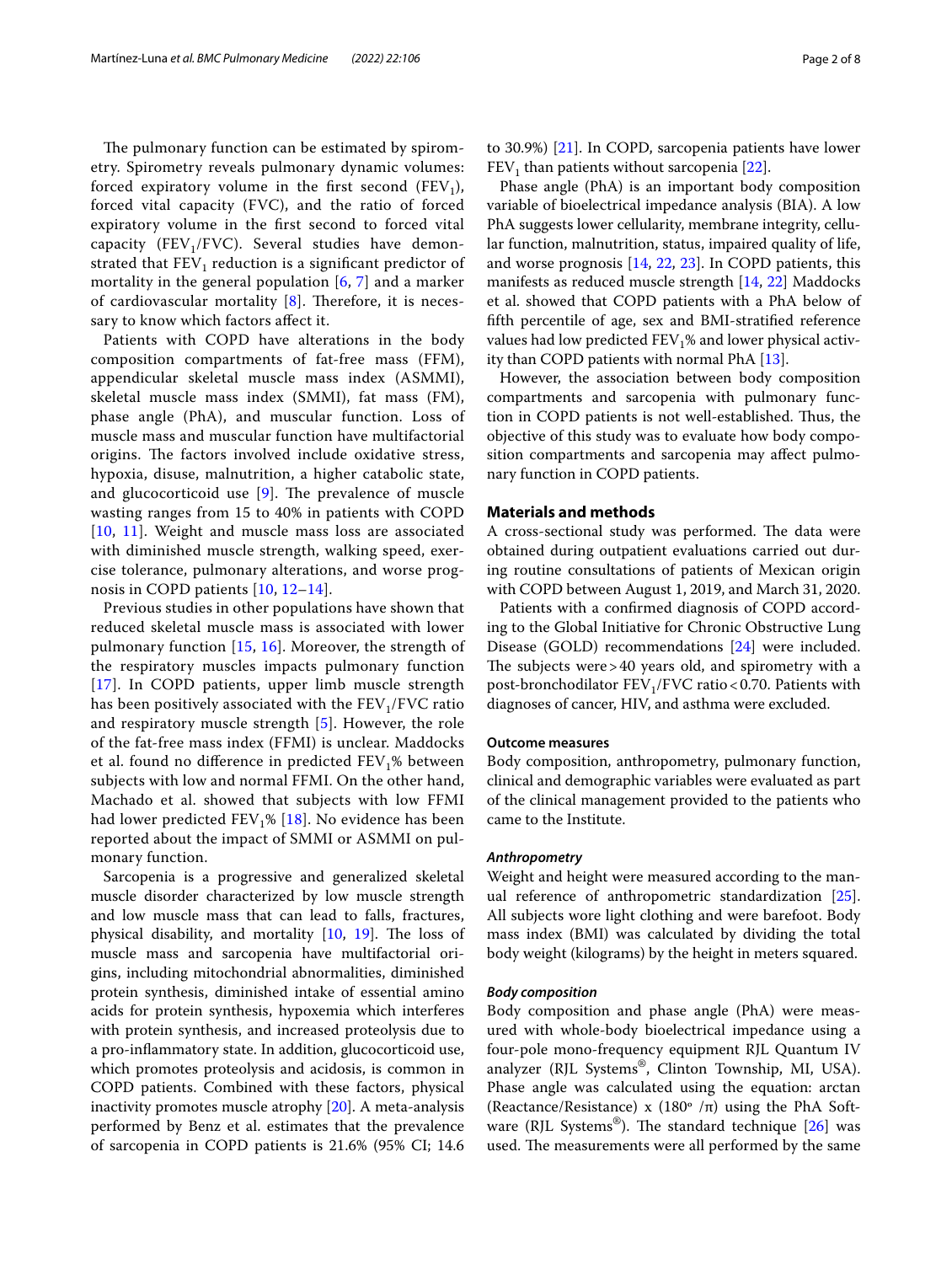operator, in the morning, in a comfortable area, free of drafts, and with portable electric heaters. The subjects were fasting and should not have exercised eight hours before or consumed alcohol 12 h before the study. During the entire study, the person was supine with arms separated from the trunk at about 30º and legs separated at about 45º.

The area was cleaned with alcohol, and electrodes were placed on the hand and ipsilateral foot. Resistance and reactance were registered, and PhA. Fat-free mass (FFM) and fat mass were estimated by RJL Systems' software BC 4.2.2. Appendicular skeletal muscle mass index (ASMMI) was assessed according to Sergi's formula [\(27](#page-6-19)): ASMMI  $(Kg/m^2) = [-3.964 + (0.227*(Height^2 (cm)/Resist$ ance)+(0.095\*Weight)+(1.384\*Sex)+(0.064\*Reactance) /Height  $(m^2)$ ].

Skeletal muscle mass index (SMMI) was assessed according Janssen's formula  $(28)$  $(28)$ : SMM  $(kg) = [(Height<sup>2</sup>$ cm/Resistance  $\times$  401) + (gender  $\times$  3.825) + (age  $(x - 0.071) + 5.102$ , and SMMI (kg/m<sup>2</sup>) = SMMI /Height  $(m<sup>2</sup>)$ .

## *Handgrip strength*

Handgrip strength was measured with a mechanical Smedley Hand Dynamometer (Stoelting, Wood Dale, UK) according to the technique described in Rodriguez et al. [[29](#page-6-21)].

#### *Sarcopenia*

Sarcopenia was defned according to EWGSOP2 [[19\]](#page-6-10) in men as  $\text{ASMMI} \triangleleft 7 \text{ kg/m}^2$  and handgrip strength  $<$  27 kg and in women as  $\text{ASMMI}\xspace < \! 6$  kg/m $^2$  and handgrip strength<16 kg.

## *Exercise tolerance*

Exercise tolerance was assessed by a 6-min walk, performed according to American Thoracic Society standards [\[30](#page-6-22)].

#### **Pulmonary function**

Spirometry testing was conducted by an experienced pulmonary technician using a portable spirometer (Easy-OnePC, Ndd Medical Technologies Inc., Zürich, Switzerland) according to the criteria of the American Thoracic Society/European Respiratory Society standards [\[31](#page-6-23)]. The spirometry variables analyzed were  $FEV<sub>1</sub>$ , and  $FVC$ after using a bronchodilator. After 15 min resting, a maximum forced inhalation and a powerful forced expiration were performed by the participant wearing a nose clip. The reference values used for spirometry were obtained in Mexican–American individuals [\[32](#page-6-24)].

#### **Statistical analysis**

Analyses were performed using the commercially available package STATA version 14 (Stata Corp., College Station, TX, U.S.A.). The Shapiro–Wilk test was used to test the normality of continuous variables. Normal continuous variables were expressed as mean and standard deviation, while non-normal variables were expressed as median and percentiles 25–75. A comparison among study groups was analyzed with a chi-square test for categorical variables and unpaired Student's t-test or Wilcoxon tests for continuous variables.

Linear regression analysis was performed to examine the association between the dependent variable: pulmonary function (predicted  $FEV<sub>1</sub>%$  and predicted  $FVC$  %) and independent variables: body composition compartments, handgrip strength, exercise tolerance, and sarcopenia. The models were adjusted for sex, height, and age. A *p-value*<0.05 was considered statistically signifcant.

## **Results**

One hundred eighty-fve patients with COPD were evaluated, of whom 78 (42%) had sarcopenia. The mean population age was  $72.20 \pm 8.39$  years; 55.14% were men, 50.27% had systemic hypertension, 29.19% were obese, and 51.80% were in heart failure.

 COPD patients with sarcopenia were older, with a lower prevalence of obesity, low  $FEV<sub>1</sub>$  (L), FVC (L), BMI, FM, FFM, handgrip strength, middle-upper arm circumference, SMMI, ASMMI, abdominal obesity, PhA, and exercise tolerance compared to those COPD patients without sarcopenia (Table [1](#page-3-0)).

Table [2](#page-4-0) shows the linear regression results adjusted for age, sex, and height, in which the variables associated with  $FEV<sub>1</sub>$  and FVC are presented. BMI (β:0.670, 95% CI; 0.181–1.159), FFM (β:0.648, 95% CI;0.217–1.079), middle-upper arm circumference, SMMI, ASMMI, PhA, and exercise tolerance were positively associated with  $FEV_1$ . Sarcopenia, however, had a negative association with  $FEV<sub>1</sub>$ . As regards the FVC, PhA and exercise tolerance showed positive associations (β:0.064, 95% CI; 0.036– 0.093 for exercise tolerance).

## **Discussion**

The main finding in our study was that  $FEV<sub>1</sub>$  had a positive correlation with SMMI, ASMMI, BMI, FFM, PhA, middle-upper arm circumference, and exercise tolerance, while sarcopenia had a negative impact. As far as FVC was concerned, PhA and exercise tolerance showed positive associations.

Muscle mass is the largest tissue in the human body [[33\]](#page-6-25). It can also be an independent prognostic factor for daily disability, mobility, and mortality in COPD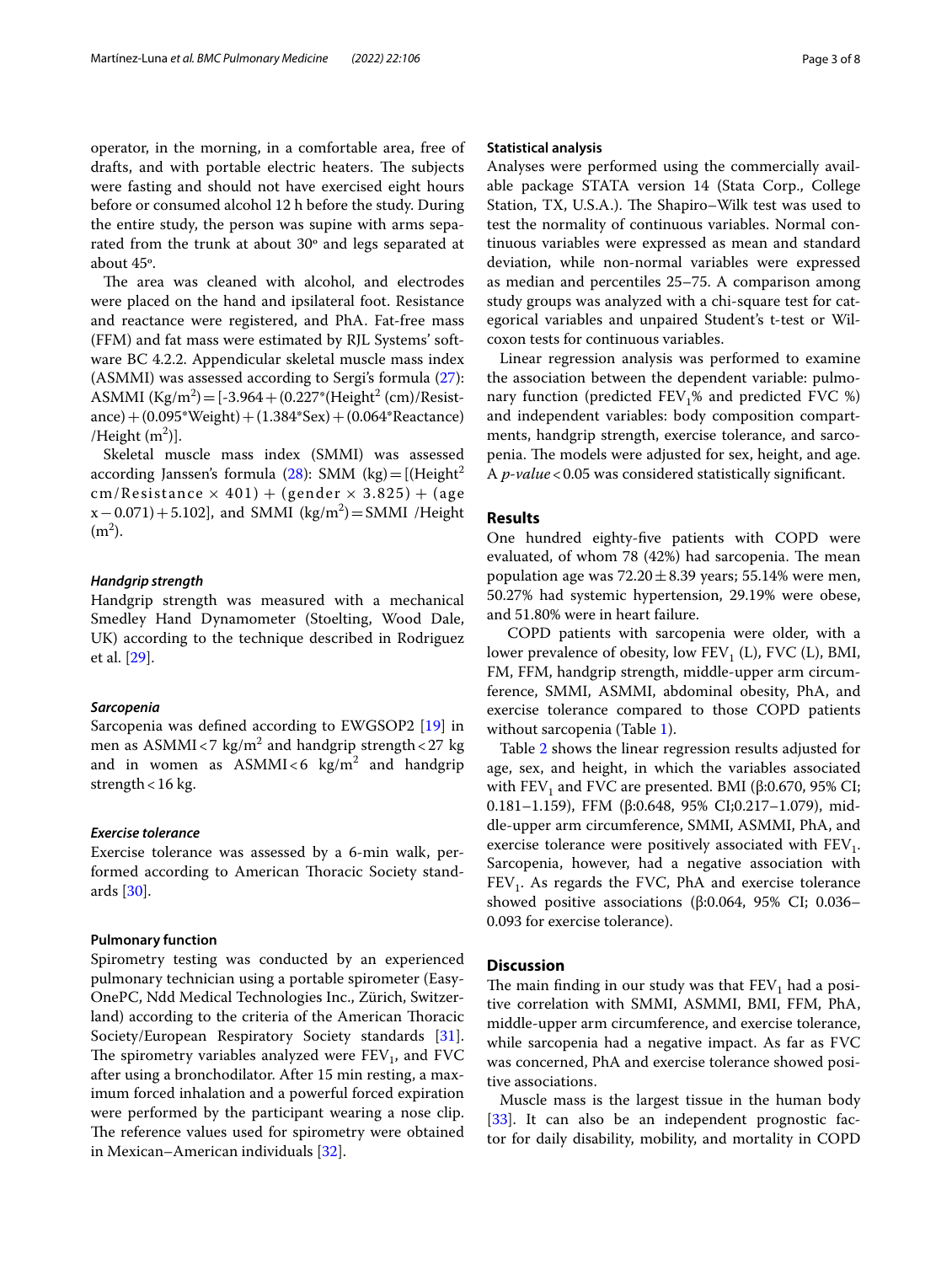|                                      | Total population $n = 185$ | Sarcopenia n = 78   | No sarcopenia $n = 107$ | p-value |
|--------------------------------------|----------------------------|---------------------|-------------------------|---------|
| Age, years                           | 72.20 ± 8.39               | 74.56 ± 7.60        | $70.48 \pm 8.55$        | 0.001   |
| Male, n (%)                          | 102 (55.14)                | 45 (57.69)          | 57 (53.27)              | 0.550   |
| Diabetes, n (%)                      | 44 (23.78)                 | 17 (21.79)          | 27 (25.23)              | 0.587   |
| Hypertension, n (%)                  | 93 (50.27)                 | 38 (48.72)          | 55 (51.40)              | 0.718   |
| Obesity, n (%)                       | 54(29.19)                  | 6(7.69)             | 48 (44.86)              | < 0.001 |
| Heart failure, n (%)                 | 72 (51.80)                 | 34 (58.62)          | 38 (46.91)              | 0.173   |
| $FEV_1$ , $(%)$                      | $55.64 \pm 22.64$          | $53.30 \pm 24.87$   | $57.34 \pm 20.82$       | 0.230   |
| $FEV_1$ , (L)                        | $1.22 \pm 0.58$            | $1.09 \pm 0.56$     | $1.31 \pm 0.57$         | 0.009   |
| FVC, (%)                             | 74.92 ± 19.40              | 73.15 ± 21.06       | 76.21 ± 18.08           | 0.290   |
| FVC(L)                               | $2.29 \pm 0.81$            | $2.13 \pm 0.78$     | $2.41 \pm 0.81$         | 0.020   |
| FEV <sub>1</sub> /FVC                | $0.53 \pm 0.13$            | $0.50 \pm 0.15$     | $0.54 \pm 0.12$         | 0.081   |
| GOLD stage, n (%)                    |                            |                     |                         |         |
| $1 - 2$                              | 105 (56.76)                | 43 (55.13)          | 62 (57.94)              |         |
| $3 - 4$                              | 80 (43.24)                 | 35 (44.87)          | 45 (42.06)              | 0.703   |
| CAT score                            | $12 [7 - 18]$              | $12 [9 - 20]$       | $11[6-16]$              | 0.080   |
| Group, n (%)                         |                            |                     |                         |         |
| $A - B$                              | 94 (53.41)                 | 35 (47.95)          | 59 (57.28)              | 0.221   |
| $C-D$                                | 82 (46.59)                 | 38 (52.05)          | 44 (42.72)              |         |
| Hospitalization previous year, n (%) | 81 (46.82)                 | 39 (54.17)          | 42 (41.58)              | 0.102   |
| Tobacco index, pack-year             | 40 [25-60]                 | 40 [20-58]          | 43 [30-61.5]            | 0.164   |
| Biomass index, h/yr                  | 213 [77.5-360]             | 240 [80-385]        | 180 [51-360]            | 0.584   |
| Inhaled bronchodilators, n (%)       | 144 (78.26)                | 64 (82.05)          | 80 (75.47)              | 0.285   |
| Inhaled corticosteroids, n (%)       | 117 (66.30)                | 52 (66.67)          | 70 (66.04)              | 0.929   |
| Height, cm <sup>2</sup>              | 158.00 ± 11.39             | $156.31 \pm 12.35$  | 159.23 ± 10.52          | 0.085   |
| Body Mass Index, kg/m <sup>2</sup>   | $27.26 \pm 5.70$           | $24.05 \pm 4.50$    | $29.61 \pm 5.34$        | < 0.001 |
| Fat Mass, kg                         | 30.39 ± 10.03              | $27.51 \pm 8.22$    | 32.44 ± 10.71           | < 0.001 |
| Fat Free Mass, kg                    | 37.79 ± 12.05              | $30.92 \pm 8.91$    | 42.70 ± 11.63           | < 0.001 |
| Handgrip strength, kg                | $23.72 \pm 8.47$           | $20.37 \pm 7.76$    | $26.22 \pm 8.15$        | < 0.001 |
| Middle-upper arm circumference, cm   | $28.22 \pm 4.25$           | $25.92 \pm 3.84$    | $29.93 \pm 3.71$        | < 0.001 |
| SMMI, kg/m <sup>2</sup>              | $8.31 \pm 1.85$            | $7.43 \pm 1.44$     | $8.94 \pm 1.86$         | < 0.001 |
| ASMMI, kg/m <sup>2</sup>             | $6.79 \pm 1.14$            | $6.03 \pm 0.74$     | $7.35 \pm 1.07$         | < 0.001 |
| Abdominal obesity, n (%)             | 140 (76.92)                | 45 (58.44)          | 95 (90.48)              | < 0.001 |
| Phase angle, °                       | $4.99 \pm 0.88$            | $4.57 \pm 0.54$     | $5.30 \pm 0.95$         | < 0.001 |
| Exercise tolerance, m                | 324.34 ± 131.97            | $267.24 \pm 128.12$ | 388.58 ± 104.88         | < 0.001 |

<span id="page-3-0"></span>

|  |  |  |  |  | <b>Table 1</b> Clinical and body composition characteristic in sarcopenia subjects |
|--|--|--|--|--|------------------------------------------------------------------------------------|
|--|--|--|--|--|------------------------------------------------------------------------------------|

*FEV1*, Forced Expiratory Volume in the frst second; *FVC* Forced Vital Capacity; *GOLD stage* Global Initiative for Chronic Obstructive Lung Disease stage; *CAT* COPD Assessment Test; *SMMI* Skeletal muscle mass index; *ASMMI* Appendicular Skeletal muscle mass index

patients [[10,](#page-6-2) [12](#page-6-4), [34\]](#page-6-26). Our study showed positive associations between  $FEV_1$ , and ASMMI (β: 4.896, 95% CI; 1.982 to 7.810, *p* = 0.001) and SMMI (β: 2.876, 95% CI; 0.534 to 5.218,  $p=0.016$ ). That is, for every 1  $\text{kg/m}^2$  of ASMMI that increased, there was an increase of 4.89% in  $\text{FEV}_1$ , and for every 1 k/m<sup>2</sup> of SMMI,  $\text{FEV}_1$  increased 2.87%. Previous studies have also reported that subjects with low muscle mass have worse pulmonary function. A study performed by Jeon et al. in elderly Koreans found that subjects with low  $FEV<sub>1</sub>$  were at higher risk for decreased muscle mass [\[15](#page-6-6)]. Also, a study performed by Park et al. in subjects without pulmonary disease showed

that lower muscle mass was associated with a higher risk of  $FEV_1$ <80% (OR: 2.97, CI 95% 2.74 to 3.17) and FVC<80% (OR: 2.64, CI 95%; 2.43 to 2.83) [\[16\]](#page-6-7).

On the other hand, in the present study, a higher BMI was also positively associated with  $FEV<sub>1</sub>$ . Currently, a controversy exists about the impact of obesity evaluated by BMI on pulmonary function and prognostic patients, which has been called the paradox of obesity [[35](#page-6-27), [36\]](#page-6-28). There is evidence that a higher BMI improves pulmonary function [[36](#page-6-28), [37\]](#page-6-29). A meta-analysis performed on COPD patients from clinical trials observed that overweight-obesity and morbid obesity subjects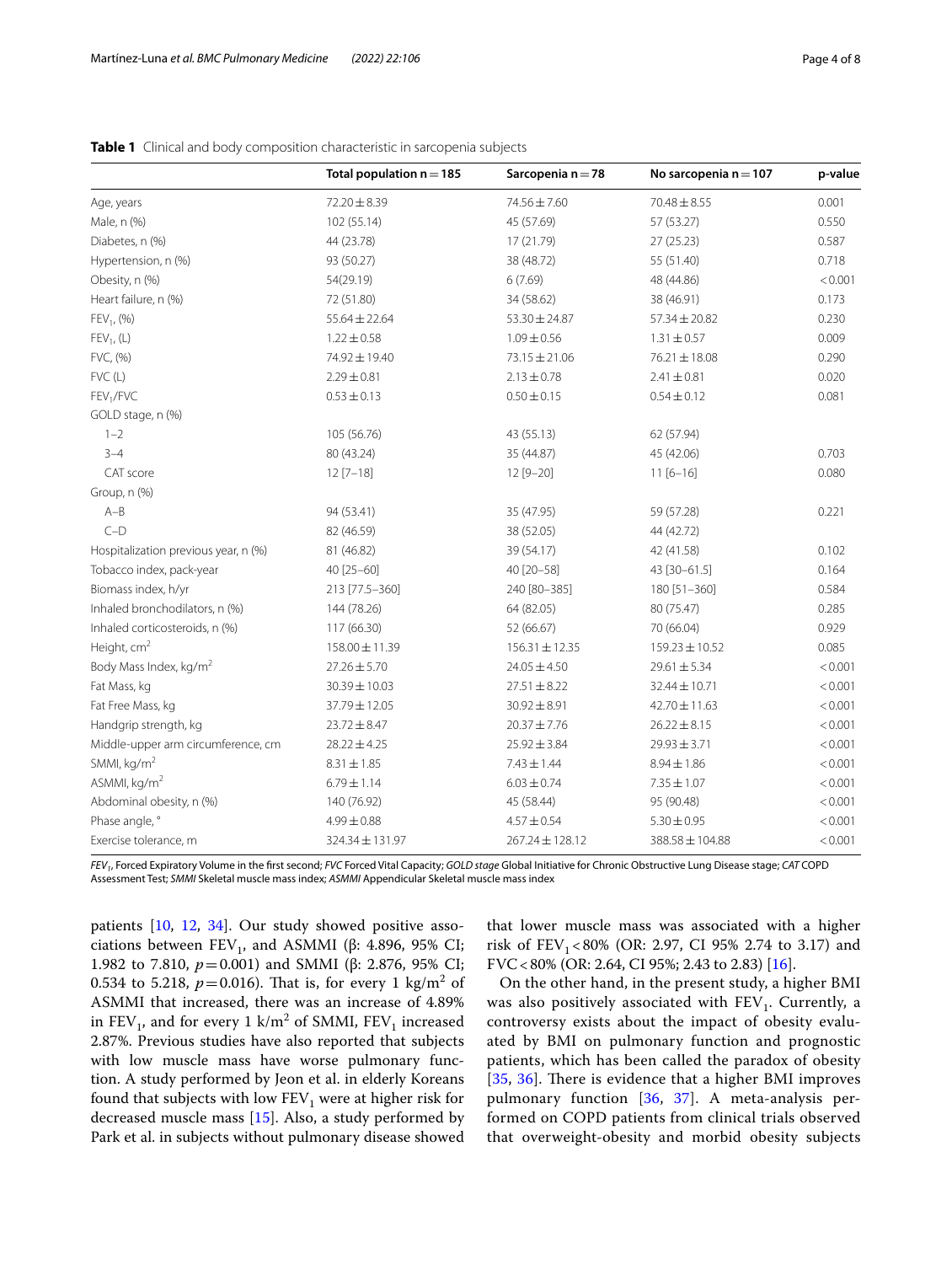|                                    | $FEV_1(%)$ |                       |         | <b>FVC (%)</b> |                    |         |
|------------------------------------|------------|-----------------------|---------|----------------|--------------------|---------|
|                                    | β          | CI 95%                | p       | β              | CI 95%             | р       |
| Body Mass Index, kg/m <sup>2</sup> | 0.670      | 0.181 to 1.1590       | 0.007   | 0.061          | $-0.377$ to 0.500  | 0.783   |
| Fat Mass, kg                       | 0.027      | $-0.294$ to 0.349     | 0.868   | $-0.129$       | $-0.421$ to 0.162  | 0.383   |
| Fat Free Mass, kg                  | 0.648      | 0.217 to 1.079        | 0.003   | 0.233          | $-0.157$ to 0.624  | 0.241   |
| Handgrip strength, kg              | 0.037      | $-0.566$ to 0.641     | 0.902   | 0.448          | $-0.076$ to 0.974  | 0.094   |
| Upper extremity weakness           | 3.078      | $-3.959$ to 10.116    | 0.389   | $-3.687$       | $-10.196$ to 2.821 | 0.265   |
| Middle-upper arm circumference, cm | 0.884      | 0.205 to 1.564        | 0.011   | 0.227          | $-0.379$ to 0.833  | 0.461   |
| SMMI, $kg/m2$                      | 2.876      | 0.534 to 5.218        | 0.016   | 0.894          | $-1.212$ to 3.001  | 0.403   |
| ASMMI, $kg/m2$                     | 4.896      | 1.982 to 7.810        | 0.001   | 1.388          | $-1.228$ to 4.00   | 0.297   |
| Abdominal obesity                  | 5.902      | $-1.059$ to 12.864    | 0.096   | $-0.175$       | $-6.350$ to 5.999  | 0.955   |
| Phase angle, °                     | 5.745      | 2.596 to 8.895        | < 0.001 | 3.871          | 1.077 to 6.665     | 0.007   |
| Sarcopenia                         | $-6.992$   | $-13.722$ to $-0.261$ | 0.042   | $-5.090$       | $-11,007$ to 0.826 | 0.091   |
| Exercise tolerance, m              | 0.057      | 0.024 to 0.090        | 0.001   | 0.064          | 0.036 to 0.093     | < 0.001 |

<span id="page-4-0"></span>**Table 2** Association between body composition, sarcopenia and pulmonary function

Linear regression model adjusted by age, sex and height. *SMMI* Skeletal muscle mass index; *ASMMI* Appendicular Skeletal muscle mass index

evaluated by BMI had minor decreases in  $FEV<sub>1</sub>$  per year compared to normal weight and underweight subjects [[37](#page-6-29)]. However, evidence shows the deleterious effects of obesity on pulmonary function [[38–](#page-6-30)[40](#page-6-31)]. While a study by Ochs-Balcom et al. found a negative association between BMI > 25 kg/m<sup>2</sup> with both  $\text{FEV}_1$  and FVC, a study by Peralta et al. reported that increased weight in overweight and obese subjects was associated with a reduction only in FVC. However, no association was observed with the  $FEV_1/FVC$  ratio [\[39\]](#page-6-32). Similar results have been reported in other studies [[41,](#page-6-33) [42\]](#page-6-34).

Nevertheless, it is essential to bear in mind that BMI is the quotient of body weight in kg and height in  $m^2$ , but BMI cannot distinguish the two most signifcant components of body composition: FM and FFM. Our study observed that FFM positively impacted  $FEV_1$ , while no such association was observed with fat mass when evaluating these two components. These results suggest that the FFM, specifcally SMMI or ASMMI, plays an essential role in [pulmonary function.](#page-1-0) Won et al. likewise observed that SMMI was associated with  $FEV_1$  and FVC [[43\]](#page-6-35). Apart from FFM, SMMI and ASMMI correlate with prognosis [\[10–](#page-6-2)[12\]](#page-6-4).

In this study PhA proved to be a predictor for  $FEV<sub>1</sub>$ (β: 5.745, CI 95%; 2.596 to 8.895, *p* < 0.001) and FVC (β: 3.871, CI 95%; 1.077 to 6.665, *p*=0.007) adjusted for age, sex and height. That is, for every 1 degree that PhA increases, there is an increment of 5.74% for  $FEV<sub>1</sub>$  and 3.87% for FVC.

A lower PhA has been associated with reduced  $FEV_1$ , muscle strength, exercise tolerance, diminished quality of life, prolonged hospitalization, and exacerbations [[13](#page-6-15)], as well as being an independent predictor of death

(HR: 0.53, CI 95%; 0.36–0.77 *p* < 0.001) in COPD subjects [[14](#page-6-5)].

It is noteworthy that muscle strength is a signifcant predictor of mortality [[12](#page-6-4)]. Although an association between diminished handgrip strength and pulmonary function was not observed in the present study, it was found in other studies. Liu et al. reported a positive correlation between the strength of upper limb muscles and inspiratory and expiratory respiratory muscles and the  $FEV<sub>1</sub>/FVC$  ratio [[5\]](#page-5-3). Likewise, subjects hospitalized because of exacerbations of COPD showed a positive association between handgrip strength and efective peak inspiratory flow rate determined by the inspiratory muscle force [\[44](#page-6-36)].

As regards sarcopenia, the prevalence in COPD patients is 22% [\[21](#page-6-12)], representing an increase according to the GOLD  $[20, 22]$  $[20, 22]$  $[20, 22]$ . The present study demonstrated that sarcopenia was an independent predictor for  $FEV<sub>1</sub>$ since subjects had 6.992% lower  $FEV<sub>1</sub>$  than those without sarcopenia (β:−6.992, 95% CI;−13.722 to−0.261,  $p$ <0.042) adjusted for age, sex, and height. Different studies have shown that sarcopenia, muscle depletion, and low muscle strength are associated with deteriorating lung function, higher infammatory biomarkers, poor quality of life, and worse prognosis [[10,](#page-6-2) [19](#page-6-10), [20](#page-6-11), [45\]](#page-6-37).

When adipose tissue distribution is examined in the context of obesity, abdominal obesity plays an important role in [pulmonary function.](#page-1-0) A study in subjects over 50 years of age showed that those with abdominal obesity had decreased pulmonary function. Moreover, pulmonary function was even lower in those with generalized obesity [[42\]](#page-6-34). In a meta-analysis Wehrmeister et al. found similar results. They concluded that an inverse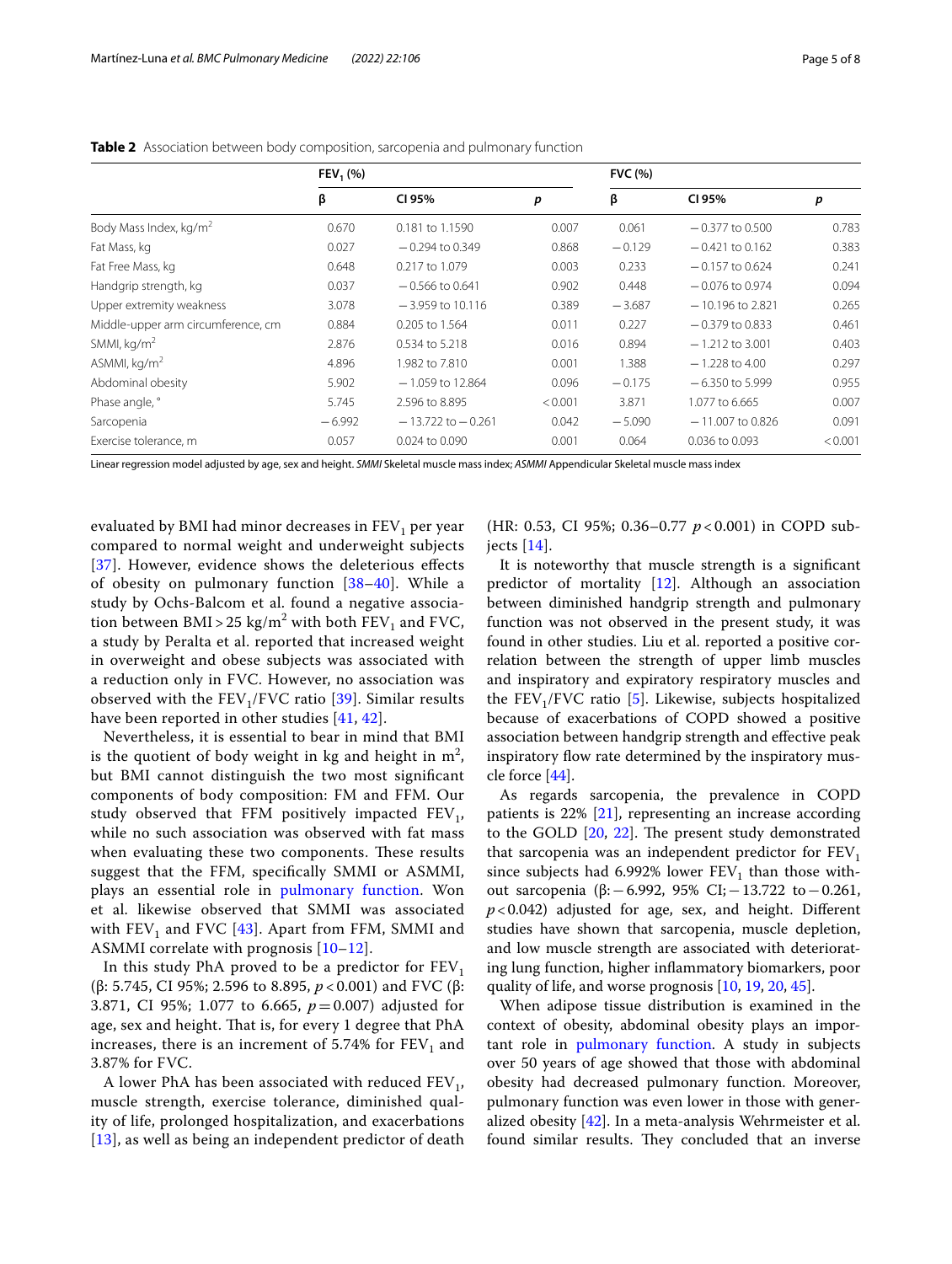association exists between pulmonary function and abdominal circumference [\[41\]](#page-6-33), which is a good indicator of abdominal obesity. This could be explained by the fact that obesity causes dysfunction in small airways and limitation of expiratory flow as well as mechanical respiratory changes, restricted movement of the thoracic cage, decreased strength of the respiratory muscles, gas exchange, and reduced tolerance to exercise due to excess adipose tissue around the rib cage and abdomen  $[46]$  $[46]$ . The present study did not establish an association between abdominal obesity and pulmonary function, but this may be explained by the population's higher prevalence of sarcopenia.

In addition, obesity, especially central obesity, is associated with an increase in infammatory factors such as interleukin 6 and tumor necrosis  $\alpha$  [[47](#page-6-39)], which negatively impact pulmonary function and increase morbidity and mortality  $[48]$  $[48]$ . That is why it is essential to distinguish among body composition compartments–FM, FFM, ASMMI, SMMI, and PhA which have diferent impacts on pulmonary function and prognosis, both in healthy subjects and in COPD patients.

The clinical picture is further complicated by comorbidities such as hypertension, diabetes, and heart failure, which are frequent in COPD  $[49]$  $[49]$ . These pathologies are independent risk factors for sarcopenia  $[49, 50]$  $[49, 50]$  $[49, 50]$  $[49, 50]$ . The presence of one or more comorbidities leads to more signifcant loss of skeletal muscle mass, physical performance, and worse prognosis  $[51]$ . This low skeletal muscle mass had a negative impact on pulmonary function [[15,](#page-6-6) [16](#page-6-7)].

## **Limitations and strengths**

This study has the inherent limitations of a cross-sectional study. Another limitation is the small sample size. However, among the strengths, this is the frst study in COPD patients that evaluates the association of diferent compartments of body composition on pulmonary function using a multivariate prediction model adjusted for confounding variables.

## **Conclusions**

The components of body composition, especially PhA, SMMI, ASMMI, and sarcopenia, have signifcant impacts on pulmonary function. Early detection of disturbances in these indexes and muscle wasting enables the early application of such therapeutic strategies as physical and pulmonary rehabilitation, and nutritional treatment may improve pulmonary function in COPD patients.

#### **Abbreviations**

ASMMI: Appendicular skeletal muscle mass index; BIA: Bioelectrical impedance analysis; BMI: Body Mass Index; COPD: Chronic Obstructive Pulmonary Disease; FM: Fat mass; FEV<sub>1</sub>: Forced expiratory volume in first second; FEV<sub>1</sub>/FVC: Forced expiratory volume in frst second/Forced vital capacity; FFM: Fat-free mass; FVC: Forced vital capacity; GOLD: Global Initiative for Chronic Obstructive Lung Disease; PhA: Phase angle; SMMI: Skeletal muscle mass index.

#### **Acknowledgements**

To the Cardiology Service team.

#### **Authors' contributions**

Conceptualization: ML.N., GI.D, OT.A. Data curation: ML.N. GI.D., FC.L., SS.R., MV.V. Formal analysis: GI.D., FC.L. Investigation: KD.C., SS.R., PG.I., MV.V., MR.O., MR.O. Methodology: GI.D., FC.L., OT. A., KD.C., PG.I., GA.Y. Project administration: GI.D, OT. A., ML.N., KD.C., GA.Y. Writing—original draft: All authors. Writing review and editing: All authors read and approved the fnal manuscript.

#### **Funding**

The authors declare that there is no funding in the present study.

#### **Availability of data and materials**

The datasets generated and/or analyzed during the current study are not publicly available due to the fact that individual privacy could be compromised but are available from the corresponding author on reasonable request.

#### **Declarations**

## **Ethics approval and consent to participate**

This study was conducted in accordance with the Declaration of Helsinki and was approved by the Institutional Ethics and Research Committee of Biomedical Research in Humans (approval number E-02-18), and all participants signed informed consent.

#### **Consent for publication**

Not applicable.

#### **Competing interests**

The authors declare that they have no competing interests.

#### **Author details**

<sup>1</sup> Heart Failure and Respiratory Distress Clinic, Cardiology Service, Instituto Nacional de Enfermedades Respiratorias "Ismael Cosío Villegas", Calzada de Tlalpan 4502 Col Sec XVI CP, 14080 Del Tlalpan, Mexico City, Mexico. <sup>2</sup> Department of Clinical Research, Instituto Nacional de Cancerología, Mexico City, Mexico.

#### Received: 21 January 2022 Accepted: 21 March 2022 Published online: 26 March 2022

#### **References**

- <span id="page-5-0"></span>1. Mirza S, Clay RD, Koslow MA, Scanlon PD. COPD Guidelines: a review of the 2018 GOLD Report. Mayo Clin Proc. 2018;93(10):1488–502.
- <span id="page-5-1"></span>2. Organization WH. Top 10 Causes of Death in 2016 2018 2019. Available from: [https://www.who.int/news-room/fact-sheets/detail/](https://www.who.int/news-room/fact-sheets/detail/the-top-10-causes-of-death) [the-top-10-causes-of-death](https://www.who.int/news-room/fact-sheets/detail/the-top-10-causes-of-death).
- <span id="page-5-2"></span>3. Sharma G, Goodwin J. Efect of aging on respiratory system physiology and immunology. Clin Interv Aging. 2006;1(3):253–60.
- 4. Suzuki M, Makita H, Ito YM, Nagai K, Konno S, Nishimura M, et al. Clinical features and determinants of COPD exacerbation in the Hokkaido COPD cohort study. Eur Respir J. 2014;43(5):1289–97.
- <span id="page-5-3"></span>5. Liu X, Li P, Wang Z, Lu Y, Li N, Xiao L, et al. Evaluation of isokinetic muscle strength of upper limb and the relationship with pulmonary function and respiratory muscle strength in stable COPD patients. Int J Chron Obstruct Pulmon Dis. 2019;14:2027–36.
- <span id="page-5-4"></span>6. Schünemann HJ, Dorn J, Grant BJ, Winkelstein W Jr, Trevisan M. Pulmonary function is a long-term predictor of mortality in the general population: 29-year follow-up of the Bufalo Health Study. Chest. 2000;118(3):656–64.
- <span id="page-5-5"></span>7. Ji Z, de Miguel-Diez J, Castro-Riera CR, Bellon-Cano JM, Gallo-Gonzalez V, Giron-Matute WI, et al. Diferences in the outcome of patients with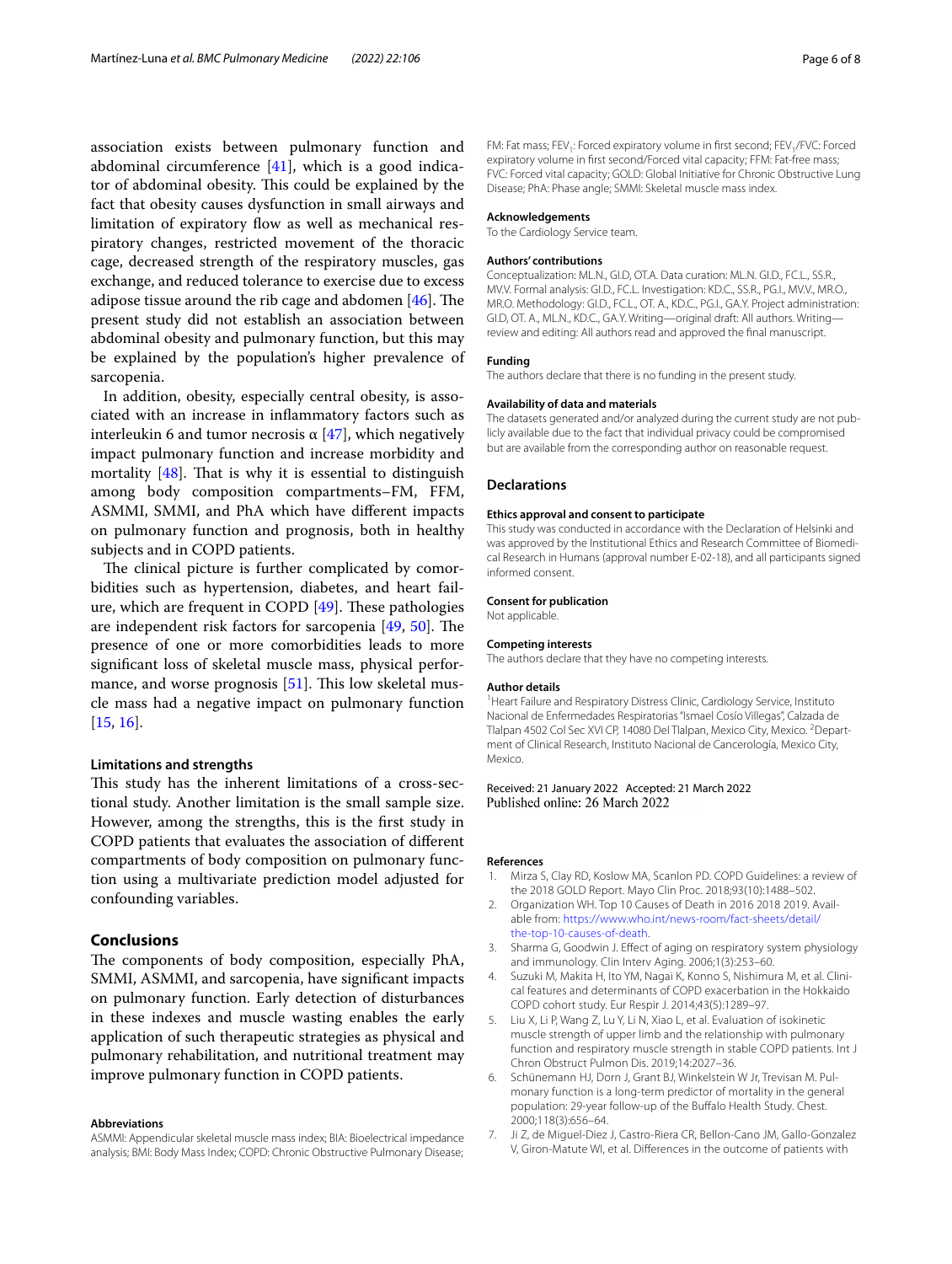COPD according to Body Mass Index. Journal of clinical medicine. 2020;9(3).

- <span id="page-6-0"></span>8. Sin DD, Anthonisen NR, Soriano JB, Agusti AG. Mortality in COPD: role of comorbidities. Eur Respir J. 2006;28(6):1245–57.
- <span id="page-6-1"></span>9. Langen RC, Gosker HR, Remels AH, Schols AM. Triggers and mechanisms of skeletal muscle wasting in chronic obstructive pulmonary disease. Int J Biochem Cell Biol. 2013;45(10):2245–56.
- <span id="page-6-2"></span>10. Schols AM, Broekhuizen R, Weling-Scheepers CA, Wouters EF. Body composition and mortality in chronic obstructive pulmonary disease. Am J Clin Nutr. 2005;82(1):53–9.
- <span id="page-6-3"></span>11. Vestbo J, Prescott E, Almdal T, Dahl M, Nordestgaard BG, Andersen T, et al. Body mass, fat-free body mass, and prognosis in patients with chronic obstructive pulmonary disease from a random population sample: fndings from the Copenhagen City Heart Study. Am J Respir Crit Care Med. 2006;173(1):79–83.
- <span id="page-6-4"></span>12. Swallow EB, Reyes D, Hopkinson NS, Man WD, Porcher R, Cetti EJ, et al. Quadriceps strength predicts mortality in patients with moderate to severe chronic obstructive pulmonary disease. Thorax. 2007;62(2):115–20.
- <span id="page-6-15"></span>13. Maddocks M, Kon SS, Jones SE, Canavan JL, Nolan CM, Higginson IJ, et al. Bioelectrical impedance phase angle relates to function, disease severity and prognosis in stable chronic obstructive pulmonary disease. Clin Nutr. 2015;34(6):1245–50.
- <span id="page-6-5"></span>14. de Blasio F, Scalf L, Di Gregorio A, Alicante P, Bianco A, Tantucci C, et al. Raw bioelectrical impedance analysis variables are independent predictors of early all-cause mortality in patients with COPD. Chest. 2019;155(6):1148–57.
- <span id="page-6-6"></span>15. Jeon YK, Shin MJ, Kim MH, Mok JH, Kim SS, Kim BH, et al. Low pulmonary function is related with a high risk of sarcopenia in community-dwelling older adults: the Korea National Health and Nutrition Examination Survey (KNHANES) 2008–2011. Osteoporosis Int. 2015;26(10):2423–9.
- <span id="page-6-7"></span>16. Park CH, Yi Y, Do JG, Lee YT, Yoon KJ. Relationship between skeletal muscle mass and lung function in Korean adults without clinically apparent lung disease. Medicine. 2018;97(37):e12281.
- <span id="page-6-8"></span>17. Bahat G, Tufan A, Ozkaya H, Tufan F, Akpinar TS, Akin S, et al. Relation between hand grip strength, respiratory muscle strength and spirometric measures in male nursing home residents. Aging Male. 2014;17(3):136–40.
- <span id="page-6-9"></span>18. Machado FVC, Spruit MA, Groenen MTJ, Houben-Wilke S, van Melick PP, Hernandes NA, et al. Frequency and functional translation of low muscle mass in overweight and obese patients with COPD. Respir Res. 2021;22(1):93.
- <span id="page-6-10"></span>19. Cruz-Jentoft AJ, Bahat G, Bauer J, Boirie Y, Bruyere O, Cederholm T, et al. Sarcopenia: revised European consensus on defnition and diagnosis. Age Ageing. 2019;48(4):601.
- <span id="page-6-11"></span>20. Jones SE, Maddocks M, Kon SS, Canavan JL, Nolan CM, Clark AL, et al. Sarcopenia in COPD: prevalence, clinical correlates and response to pulmonary rehabilitation. Thorax. 2015;70(3):213–8.
- <span id="page-6-12"></span>21. Benz E, Trajanoska K, Lahousse L, Schoufour JD, Terzikhan N, De Roos E, et al. Sarcopenia in COPD: a systematic review and meta-analysis. Eur Respir Rev. 2019;28:154.
- <span id="page-6-13"></span>22. de Blasio F, Di Gregorio A, de Blasio F, Bianco A, Bellofore B, Scalf L. Malnutrition and sarcopenia assessment in patients with chronic obstructive pulmonary disease according to international diagnostic criteria, and evaluation of raw BIA variables. Respir Med. 2018;134:1–5.
- <span id="page-6-14"></span>23. Norman K, Wirth R, Neubauer M, Eckardt R, Stobäus N. The bioimpedance phase angle predicts low muscle strength, impaired quality of life, and increased mortality in old patients with cancer. Journal of the American Medical Directors Association. 2015;16(2):173. e17–e22 %@ 1525–8610.
- <span id="page-6-16"></span>24. Vogelmeier CF, Criner GJ, Martinez FJ, Anzueto A, Barnes PJ, Bourbeau J, et al. Global strategy for the diagnosis, management and prevention of chronic obstructive lung disease 2017 report: GOLD executive summary. Respirology. 2017;22(3):575–601.
- <span id="page-6-17"></span>25. Lohman TG, Roche AF, Martorell R. Anthropometric standardization reference manual: Human kinetics books Champaign; 1988.
- <span id="page-6-18"></span>26. Lukaski HC, Johnson PE, Bolonchuk WW, Lykken GI. Assessment of fatfree mass using bioelectrical impedance measurements of the human body. Am J Clin Nutr. 1985;41(4):810–7.
- <span id="page-6-19"></span>27. Sergi G, De Rui M, Veronese N, Bolzetta F, Berton L, Carraro S, et al. Assessing appendicular skeletal muscle mass with bioelectrical impedance analysis in free-living Caucasian older adults. Clin Nutr. 2015;34(4):667–73.
- <span id="page-6-20"></span>28. Janssen I, Heymsfield SB, Baumgartner RN, Ross R. Estimation of skeletal muscle mass by bioelectrical impedance analysis. J Appl Physiol. 2000;89(2):465–71.
- <span id="page-6-21"></span>29. Rodríguez-García WD, García-Castañeda L, Orea-Tejeda A, Mendoza-Núñez V, González-Islas DG, Santillán-Díaz C, et al. Handgrip strength: Reference values and its relationship with bioimpedance and anthropometric variables. Clin Nutr ESPEN. 2017;19:54–8.
- <span id="page-6-22"></span>30. ATS statement: quidelines for the six-minute walk test. American journal of respiratory and critical care medicine. 2002;166(1):111–7.
- <span id="page-6-23"></span>31. Miller MR, Hankinson J, Brusasco V, Burgos F, Casaburi R, Coates A, et al. Standardisation of spirometry. Eur Respir J. 2005;26(2):319–38.
- <span id="page-6-24"></span>32. Hankinson JL, Odencrantz JR, Fedan KB. Spirometric reference values from a sample of the general U.S. population. Am J Respir Crit Care Med. 1999;159(1):179–87.
- <span id="page-6-25"></span>33. Snyder W, Cook M, Nasset E, Karhausen L, Howells GP, Tipton I. Report of the task group on reference man: Pergamon Oxford; 1975.
- <span id="page-6-26"></span>34. Janssen I, Baumgartner RN, Ross R, Rosenberg IH, Roubenoff R. Skeletal muscle cutpoints associated with elevated physical disability risk in older men and women. Am J Epidemiol. 2004;159(4):413–21.
- <span id="page-6-27"></span>35. Yamauchi Y, Hasegawa W, Yasunaga H, Sunohara M, Jo T, Takami K, et al. Paradoxical association between body mass index and in-hospital mortality in elderly patients with chronic obstructive pulmonary disease in Japan. Int J Chron Obstruct Pulmon Dis. 2014;9:1337–46.
- <span id="page-6-28"></span>36. Wu Z, Yang D, Ge Z, Yan M, Wu N, Liu Y. Body mass index of patients with chronic obstructive pulmonary disease is associated with pulmonary function and exacerbations: a retrospective real world research. J Thorac Dis. 2018;10(8):5086–99.
- <span id="page-6-29"></span>37. Sun Y, Milne S, Jaw JE, Yang CX, Xu F, Li X, et al. BMI is associated with FEV decline in chronic obstructive pulmonary disease: a meta-analysis of clinical trials. Respir Res. 2019;20(1):236.
- <span id="page-6-30"></span>38. Lazarus R, Sparrow D, Weiss ST. Effects of obesity and fat distribution on ventilatory function: the normative aging study. Chest. 1997;111(4):891–8.
- <span id="page-6-32"></span>39. Ochs-Balcom HM, Grant BJ, Muti P, Sempos CT, Freudenheim JL, Trevisan M, et al. Pulmonary function and abdominal adiposity in the general population. Chest. 2006;129(4):853–62.
- <span id="page-6-31"></span>40. Kwack WG, Kang Y-S, Jeong YJ, Oh JY, Cha YK, Kim JS, et al. Association between thoracic fat measured using computed tomography and lung function in a population without respiratory diseases. J Thorac Dis. 2019;11(12):5300.
- <span id="page-6-33"></span>41. Wehrmeister FC, Menezes AM, Muniz LC, Martinez-Mesa J, Domingues MR, Horta BL. Waist circumference and pulmonary function: a systematic review and meta-analysis. Syst Rev. 2012;1:55.
- <span id="page-6-34"></span>42. Pan J, Xu L, Lam TH, Jiang CQ, Zhang WS, Jin YL, et al. Association of adiposity with pulmonary function in older Chinese: Guangzhou Biobank Cohort Study. Respir Med. 2017;132:102–8.
- <span id="page-6-35"></span>43. Won YH, Cho YS, Kim DH, Joo SY, Seo CH. relation between low pulmonary function and skeletal muscle index in burn patients with major burn injury and smoke inhalation: a retrospective study. J Burn Care Res. 2020;41(3):695–9.
- <span id="page-6-36"></span>44. Samarghandi A, Ioachimescu OC, Qayyum R. Association between peak inspiratory flow rate and hand grip muscle strength in hospitalized patients with acute exacerbation of chronic obstructive pulmonary disease. PLoS ONE. 2020;15(1):e0227737.
- <span id="page-6-37"></span>45. Byun MK, Cho EN, Chang J, Ahn CM, Kim HJ. Sarcopenia correlates with systemic infammation in COPD. Int J Chron Obstruct Pulmon Dis. 2017;12:669–75.
- <span id="page-6-38"></span>46. Salome CM, King GG, Berend N. Physiology of obesity and efects on lung function. J Appl Physiol. 2010;108(1):206–11.
- <span id="page-6-39"></span>47. Kern PA, Ranganathan S, Li C, Wood L, Ranganathan G. Adipose tissue tumor necrosis factor and interleukin-6 expression in human obesity and insulin resistance. Am J Physiol Endocrinol Metab. 2001;280(5):E745–51.
- <span id="page-6-40"></span>48. Lavie CJ, Milani RV. Obesity and cardiovascular disease: The hippocrates paradox? J Am Coll Cardiol. 2003;42(4):677–9.